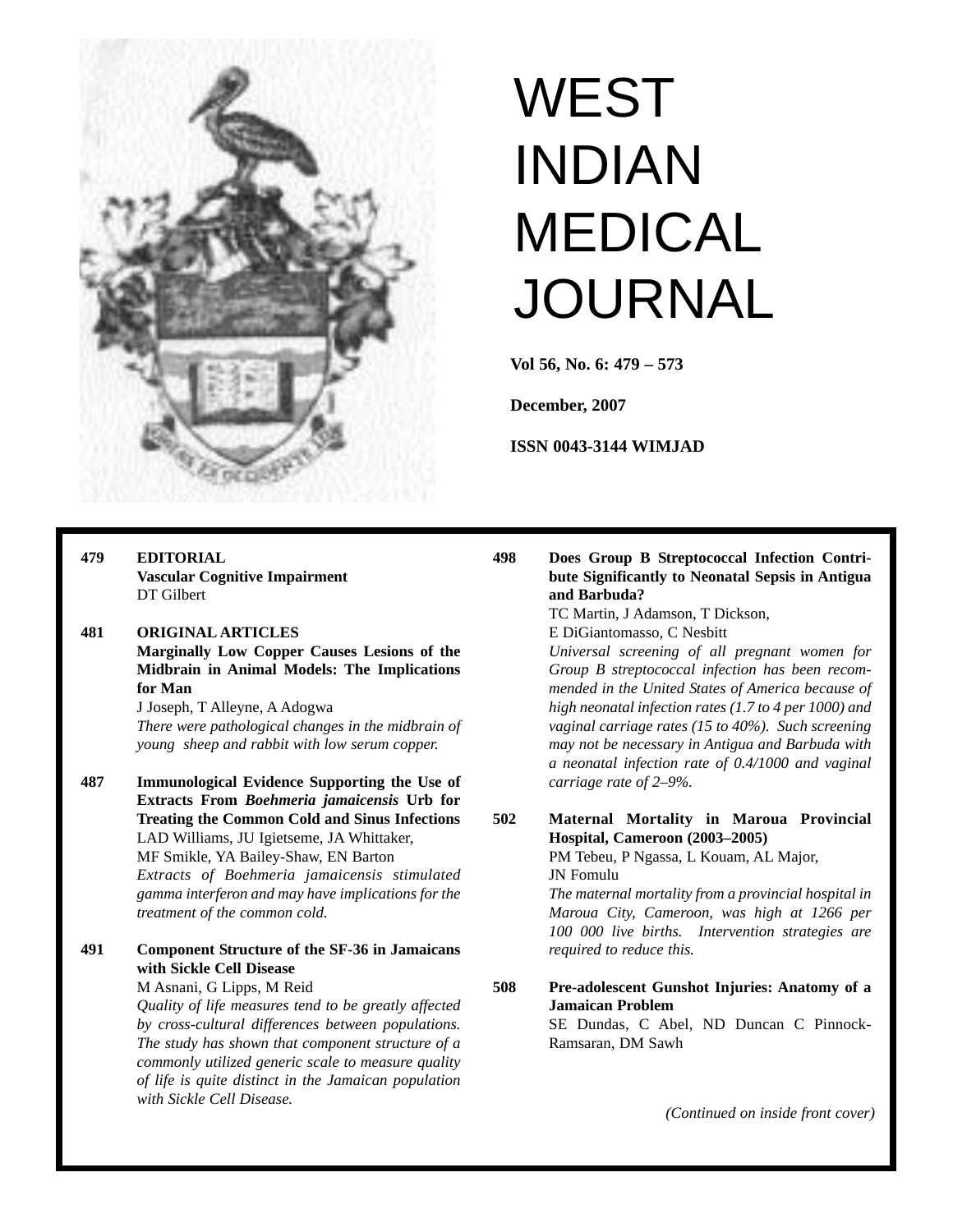## *EDITORIAL BOARD*

*Chairman HS Fraser*

*Editor-in-Chief EN Barton*

#### *Associate Editors*

*C Escoffery GD Nicholson H Reid R Roberts*

### *Assistant Editors*

*PJ Ramphal D Brady-West MO Castillo-Rangel*

*Deans*

*HS Fraser AH McDonald S Ramsewak H Spencer*

*Treasurer*

*E Robinson*

*T Alleyne, S Bandara, F Bennett, IW Crandon LL Douglas, J Frederick, F Henry (CFNI), J Hospedales (CAREC), GC Lalor (ICENS) EY St A Morrison A Pearson, D Picou, GR Serjeant, DT Simeon (CHRC), MF Smikle*

### *Editorial Advisory Board*

*B Bain, B Barnett, E Besterman, V Boodhoo G Burkett, H Daisley, CE Denbow, LF Ferder JP Figueroa, PR Fletcher, B Hanchard N Kissoon, PN Levett S Marshall-Burnett, TC Martin, A McCaw-Binns, T Seaton OR Simon, WH Swanston AAE Verhagen, RJ Wilks, R Young*

### *PAST EDITORS*

*JL Stafford 1951–1955 JA Tulloch 1956–1960 D Gore 1961 CP Douglas 1962 D Gore 1963–1966 P Curzen 1967 RA Irvine 1967–1969 TVN Persaud 1970–1972 GAO Alleyne 1973–1975 V Persaud 1975–1995 D Raje 1995–1996 WN Gibbs 1996–1999*

*Gun violence has led to increasing numbers of pre-adolescent children being treated for gunshot injuries. We explore the circumstances and patterns of these injuries, making recommendations for paediatric firearm injury prevention and management.*

#### **514 Mesh Tuck Repair of Ventral Hernias of the Abdomen: A New, Simplified Technique for Sublay Herniorrhaphy** JM East

*A technique is described whereby mesh is tucked into the retromyofascial plane for repair of ventral hernias, without the extensive and tedious dissection required for traditional retromuscular and pre-peritoneal mesh placement.*

**520 Sclerotherapy of Idiopathic Hydroceles and Epididymal Cysts: A historical comparison trial of 5% phenol versus tetracycline** JM East, D DuQuesnay

> *Two separate trials of sclerotherapy of scrotal cysts were performed, using 5% phenol-in-water and tetracycline solution respectively. The effectiveness, efficacy and complications of the treatments are analyzed and compared.*

# **526 Natamycin Treatment of Experimental** *Candida albicans* **induced Keratomycosis in Rabbits**

M Saleem, A Rahman, N Afza *Natamycin has a significant effect against candida albicans in treating experimental keratomycosis*

**530 Effect of Meloxicam on Postoperative Pain Relief after Inguinal Hernia repair with Local Anaesthesia**

> O Kurukahvecioglu, A Karamercan, B Ege, H Koksal, Z Anadol, E Tezel, E Ersoy

> *Single dose oral meloxicam usage, before inguinal hernia repair under local anaesthesia, reduces the severity of pain and improves patient comfort.*

# **534 Falls and Fall Prevention in the Elderly: The Jamaican Perspective**

K James, D Eldemire-Shearer, J Gouldbourne, C Morris *Falls in the elderly are not rare and most are preventable.*

*Continued on Inside Back Cover*

#### **BUSINESS INFORMATION**

**Copyright:** Material printed in the Journal is covered by copyright and may not be reproduced in whole or in part without the written permission of the Editor. Single photocopies may be made by individuals without obtaining prior permission. **Microform:** The Journal is available in microform from Bell and Howell Information and Learning. **Abstracting and Indexing:** The Journal is currently included in major abstracting and

indexing services. **Correspondence** should be addressed to:

**THE EDITOR-IN-CHIEF, MAILING ADDRESS: West Indian Medical Journal, Faculty of Medical Sciences, The University of the West Indies, Kingston 7, Jamaica Webpage: http://www.mona.uwi.edu/fms/wimj/ e-mail: wimj@uwimona.edu.jm Telephone: (876) 927-1214 Fax: (876) 927-1846**

**ANNUAL SUBSCRIPTION:** Overseas US\$150.00 Jamaica J\$8,900.00

West Indian Medical Journal